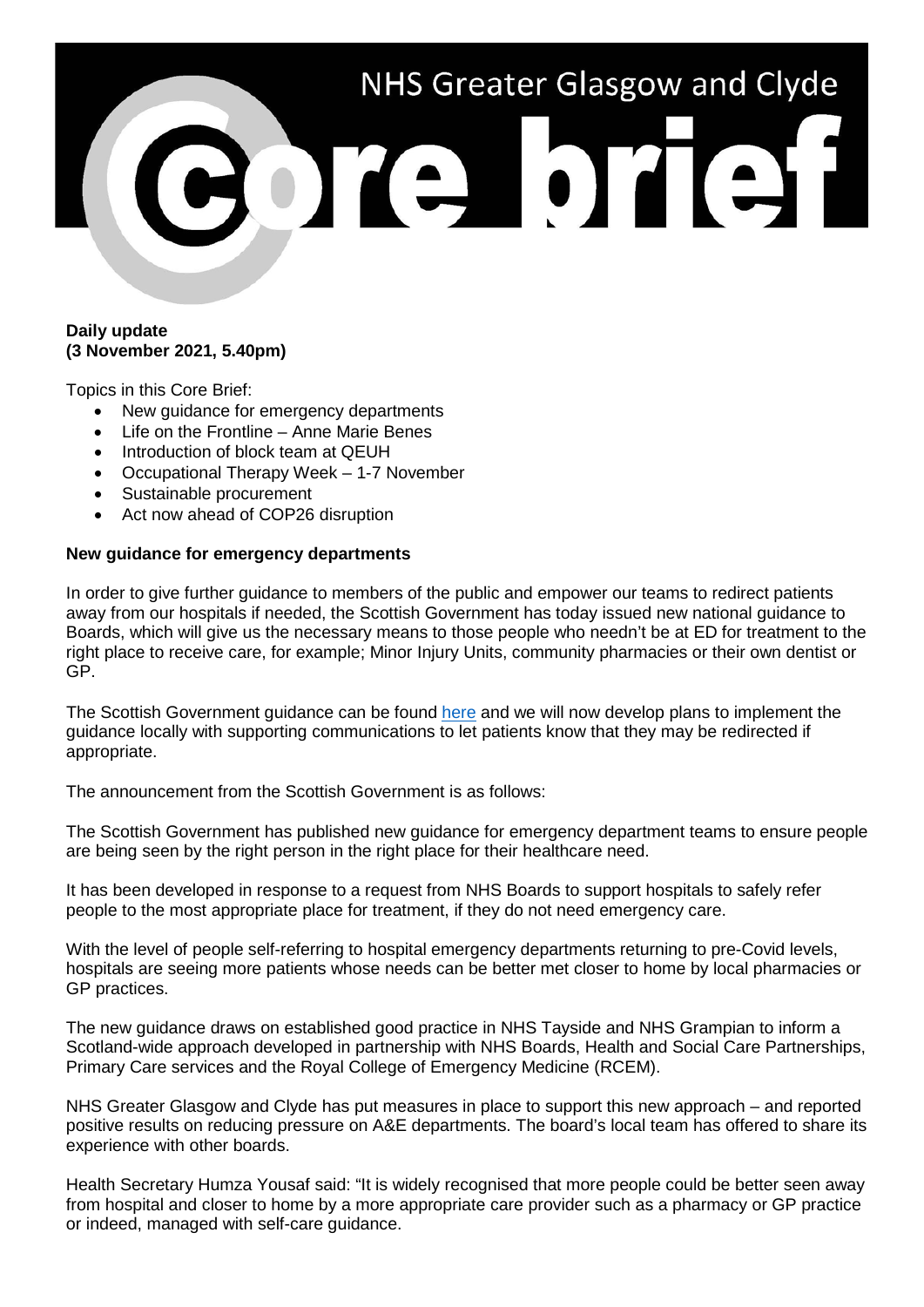"As part of the NHS Recovery Plan we have invested £27 million towards the Redesign of Urgent Care to ensure people receive the right care, at the right place. This guidance will form part of this work and will help our healthcare staff safely signpost people to care more appropriate to the their need in the right place and at the right time for their condition.

"By adopting a consistent approach across Scotland, we can reduce delays in assessment and treatment, prevent overcrowding in emergency departments and ultimately release doctors to deliver emergency care to those who really need it."

Royal College of Emergency Medicine Vice President (Scotland) Dr John Thomson said: "Emergency department resources are not infinite. As the demand from patients continues to increase, it is essential we have the capacity to care for those who require the skill and expertise of the emergency department team. This guidance will help our NHS staff safely redirect those who do not to the best place for their healthcare need.

"To ensure everyone receives the right care, at the right time, in the right place, it will on occasion be appropriate to signpost or redirect some people who have presented to an emergency department - but do not require after an assessment to be seen there - to another part of the healthcare system."

Emergency Medicine Clinical Lead for NHS Tayside Dr Alison White said: "NHS Tayside has had a redirection policy since 1998 as a long-term improvement to our service.

"This provides people with better care than could be provided by Emergency Department staff. It also ensures specialist emergency medicine skills are directed towards those who need us such as people who have suffered a stroke, significant injury or heart attack, so care is delivered in a timely manner."

Deputy Medical Director for NHS Greater Glasgow and Clyde Dr Scott Davidson said: "We already work closely with NHS 24 to direct people to the right place from their own homes. This new guidance enables us to support people who have attended an emergency department but who do not need to be seen there to be directed elsewhere with appropriate advice and support."

## **Life on the Frontline – Anne Marie Benes**

In the spotlight today for [Life on the Frontline is](https://youtu.be/KWad4CqLuGo) Anne Marie Benes, Team Lead for Older Adults Community Mental Health Team for North West Glasgow which is based in the Glenkirk Centre in Drumchapel. The team provides the care, support and treatment of people over 65 with severe and enduring mental health needs who live in the community and in care homes.

Anne Marie tells us how proud she is of all the staff who played their part and worked exceptionally hard over the past 18 months to keep their patients safe and the service running effectively in extremely difficult circumstances

We hope that you are enjoying these personal accounts of life on the frontline, if you want to watch all of our videos on how our staff are adapting during the pandemic [click here.](https://www.nhsggc.org.uk/your-health/health-issues/covid-19-coronavirus/life-on-the-frontline/) If you would like to feature in one of the videos and tell us about how you and colleagues have been affected, then please get in touch: [staffnewsletter@ggc.scot.nhs.uk](mailto:staffnewsletter@ggc.scot.nhs.uk)

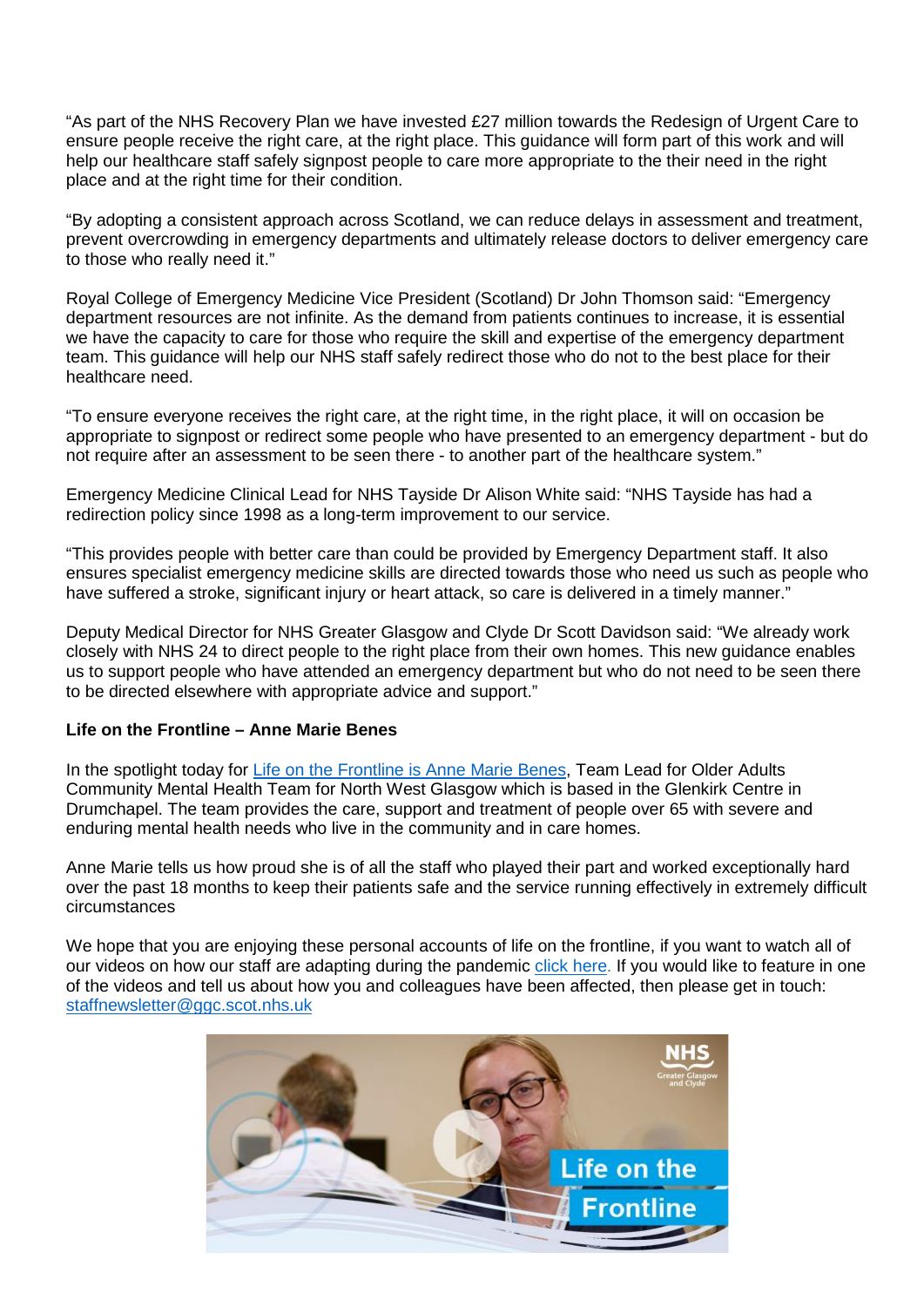## **Introduction of block team at QEUH**

In May 2020 a block team was set up in QEUH adult theatres and is believed to be the first of its kind in Scotland. Based in theatre recovery's 'block room', the team aims to provide a dedicated consultant anaesthetist and anaesthetic assistant as a resource for theatres, critical care and the wards in QEUH to serve the increased demand for regional anaesthesia (nerve blocks).

Regional anaesthesia may be the sole anaesthetic used allowing patients to have their surgery awake and avoid a general anaesthetic. It may also be used to provide a safer option if general anaesthesia is thought to be high risk for a patient. Regional analgesia also provides excellent post-operative pain relief for a whole host of surgeries, improving the experience for patients and significantly reducing recovery times.

One major role of the block team has been to provide pain relief for major trauma patients with significant chest injuries, allowing those patients to breath more easily and help to avoid the need for ventilation in intensive care. Along with the input of the acute pain team and trauma surgeons who operate to fix ribs, these blocks have revolutionised care for chest wall injury patients at the QEUH.

So far, the block team has cared for nearly 600 patients and has allowed patients to recover quicker, with less pain and ultimately get home earlier. The block room has also significantly increased the efficiency of theatres which has provided more time for surgeons to operate and get through more cases; a real benefit to help tackle the COVID surgical backlog.

#### **Occupational Therapy Week – 1-7 November**

Following yesterday's Core Brief we are continuing to support Occupational Therapy Week  $(1 - 7)$ November) with a [video from Julie Shaw,](https://youtu.be/IVefECZ7_-E) Clinical Specialist/Lead Occupational Therapist at Rowanbank Clinic who tells us about the Role of a Forensic Occupational Therapist.

Join in on social media and remember to tag @NHSGGC @theRCOT and @NHSGGCOTS



#### **Sustainable procurement**

As all eyes are on COP26 and attempts to reduce carbon emissions, our procurement teams have been quietly working on how we can better access renewed and refurbished products and materials as part of the 'circular economy'. Using the WARPit platform - a resource reuse and management system, designed to make it easy for employees to give surplus work items to other individuals inside the health board – the team are now close to almost £3 million worth of cost avoidance, by re-using goods.

The system includes listings of reusable furniture, fixtures and fittings which are no longer needed and is therefore up for grabs by other members of our Health Board. Many unwanted items are often thrown out, however, WARPit makes transfer of ownership quick and easy.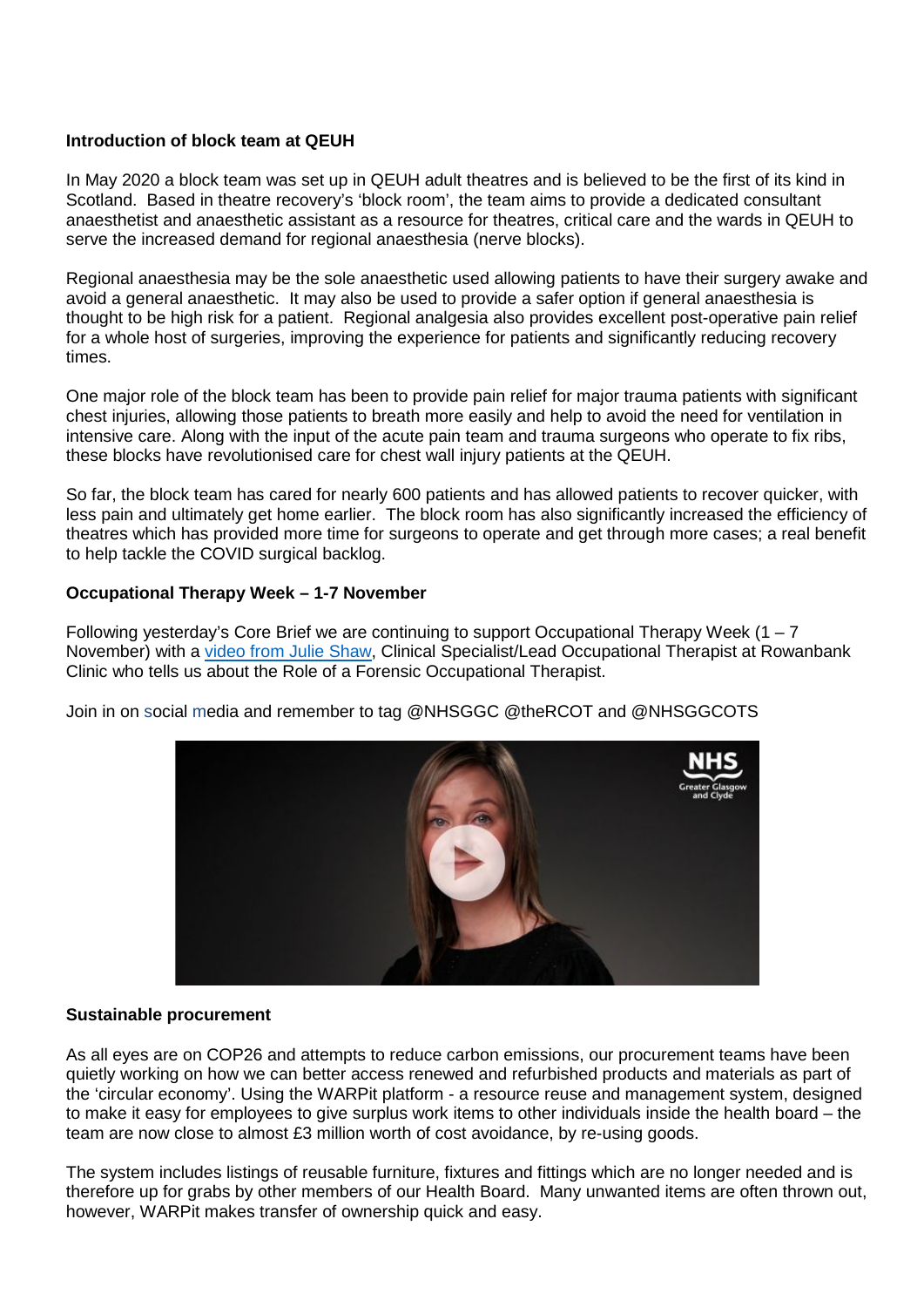Elaine Gray, Purchasing Lead, said: "We have to think differently in procurement and across the board and embrace sustainable procurement. Now if I was going out to buy something, if something was in my house, I'm not going to get rid of it because there's something that's slightly wrong with it. I'm going to try and fix it. That's what we have to do in the health service. We have to think that things that we have, within our health board, just because there's slight damage on it, how do we go about fixing that rather than replacing it?"

In addition to financial savings, WARPit has enabled NHSGGC to divert nearly 18,000kg of waste from landfill.

Every item transferred saves on carbon emissions as buying new is the last resort, ensuring resources are not wasted. Each item is given carbon dioxide equivalent (CO2e) value (KG) using established references and methods.

Carbon saved within NHSGGC equals 470220 KG (as of August 2021), which is the equivalent of 102 cars driven for one year.

# **Act now ahead of COP26 disruption**

The COP26 Climate Conference continues until 12 November. Anyone travelling in Glasgow must now plan ahead to ensure reaching their destination in time. There will be a high level of disruption throughout.

There may be unscheduled protests which block roads or cause other significant disruption. The UN welcomes people making their voice heard and there are scheduled protests on Friday 5 and Saturday 6 November. More than 100,000 people could take part on the Climate March on Saturday from Kelvingrove Park to Glasgow Green through the city centre. City Partners have now decided that a large number of roads will be closed on Saturday from 5am to 6pm. This includes major thoroughfares from the west end through the city centre. Pedestrian access will be maintained and people will be able to cross roads, albeit negotiating their way through the procession. You can get the full list of road closures at [www.getreadyglasgow.com](http://www.getreadyglasgow.com/)

The anticipated, city-wide [congestion map](https://www.nhsggc.org.uk/about-us/cop26-conference/staff-information/) is highlighted below:



Please remember if you are intending to take part in any activism, then please be aware of the Board's advice with regard to personal conduct outwith work. You can find our policies here: